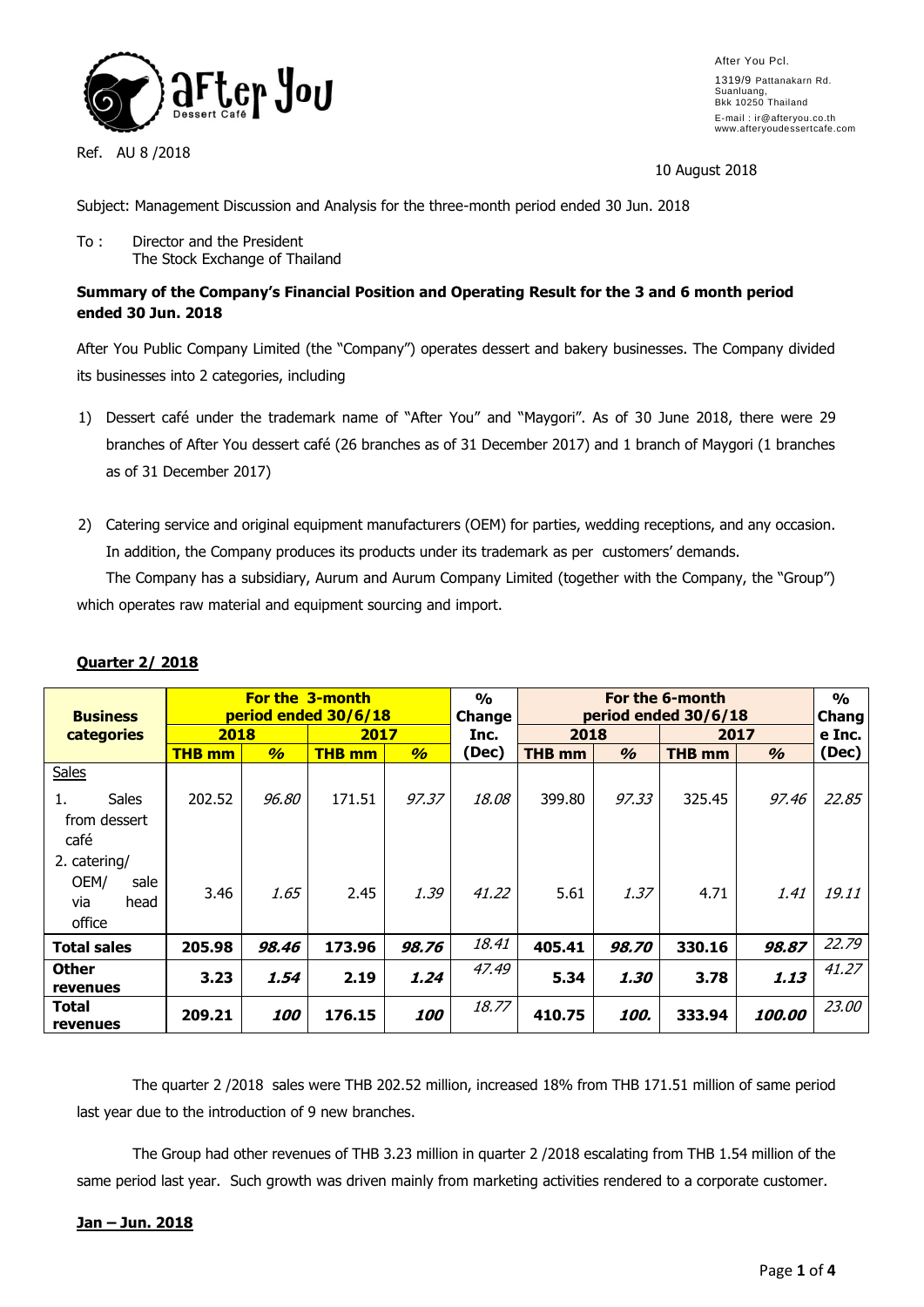

After You Pcl. 1319/9 Pattanakarn Rd. Suanluang, Bkk 10250 Thailand E-mail : ir@afteryou.co.th www.afteryoudessertcafe.com

For the first half (1H) of 2018, sales increased to THB 399.8 million from THB 325.45 million in 1H/ 2017, accounted for 22.85% increase due to the introduction of 9 new branches compared to the same period last year.

The Group had other revenues of THB 5.61 million in 1H/ 2018 which increased from THB 4.71 million in 1H/ 2017. Increase in other revenues was mainly from marketing activities rendered.

## Cost of Sales and Gross Profit

| Unit: THB mm            | <b>For the 3 month period</b> |        | For the 6 month period<br>ended 30 Jun. |        |  |
|-------------------------|-------------------------------|--------|-----------------------------------------|--------|--|
| Unless otherwise stated | ended 30 Jun.                 |        |                                         |        |  |
|                         | 2018                          | 2017   | 2018                                    | 2017   |  |
| Total sales             | 205.98                        | 173.96 | 405.41                                  | 330.16 |  |
| Cost of sales           | 67.74                         | 58.04  | 132.42                                  | 113.03 |  |
| <b>Gross Profit</b>     | 138.24                        | 115.92 | 272.99                                  | 217.13 |  |
| Gross Profit Margin (%) | 67.11                         | 66.64  | 67.34                                   | 65,77  |  |

## Gross Profit

For Jan. – Jun. 2018, gross profit of the Group was THB 272.99 million, equivalent to gross profit of 67.34%, compared with 65.77% in 1H/ 2017. Boost in gross profit margin was mostly from cost management lowering the price of raw material, the main part in cost of sales. In addition, menus of the month launched early this year yielded higher gross profit margin than average.

## Selling Expenses

Selling expenses mainly consist of salary for the café's staff, space and equipment rental expenses, utility expenses, and other selling expenses such as marketing and promotional expenses, and depreciation of asset in each branch.

## Quarter 2/ 2018

For the three-month period ended 30 June 2018 and 2017, selling expenses were THB 67.68 million and THB 53.58 million respectively. Rising part of THB 14.1 or 26.32% was brought by additional staff and rental expenses for new branches.

The proportion of selling expenses to total revenue for Q2/ 2018 and Q2/ 2017 were 32.35% and 30.42% respectively. Such growth was soaring depreciation and space's expenses led by Don Mueang branch boosting high share compared to revenue.

The company closed down the branch at the end of May 2018. This will terminate such expense with effective from Q2 /2018.

## **Jan. – Jun. 2018**

For the first half of 2018 and 2017, selling expenses were THB 134.03 million and THB 105.06 million respectively. Selling expenses increased THB 28.97 million or 27.57%, mainly from additional staff and rental expenses for new branches.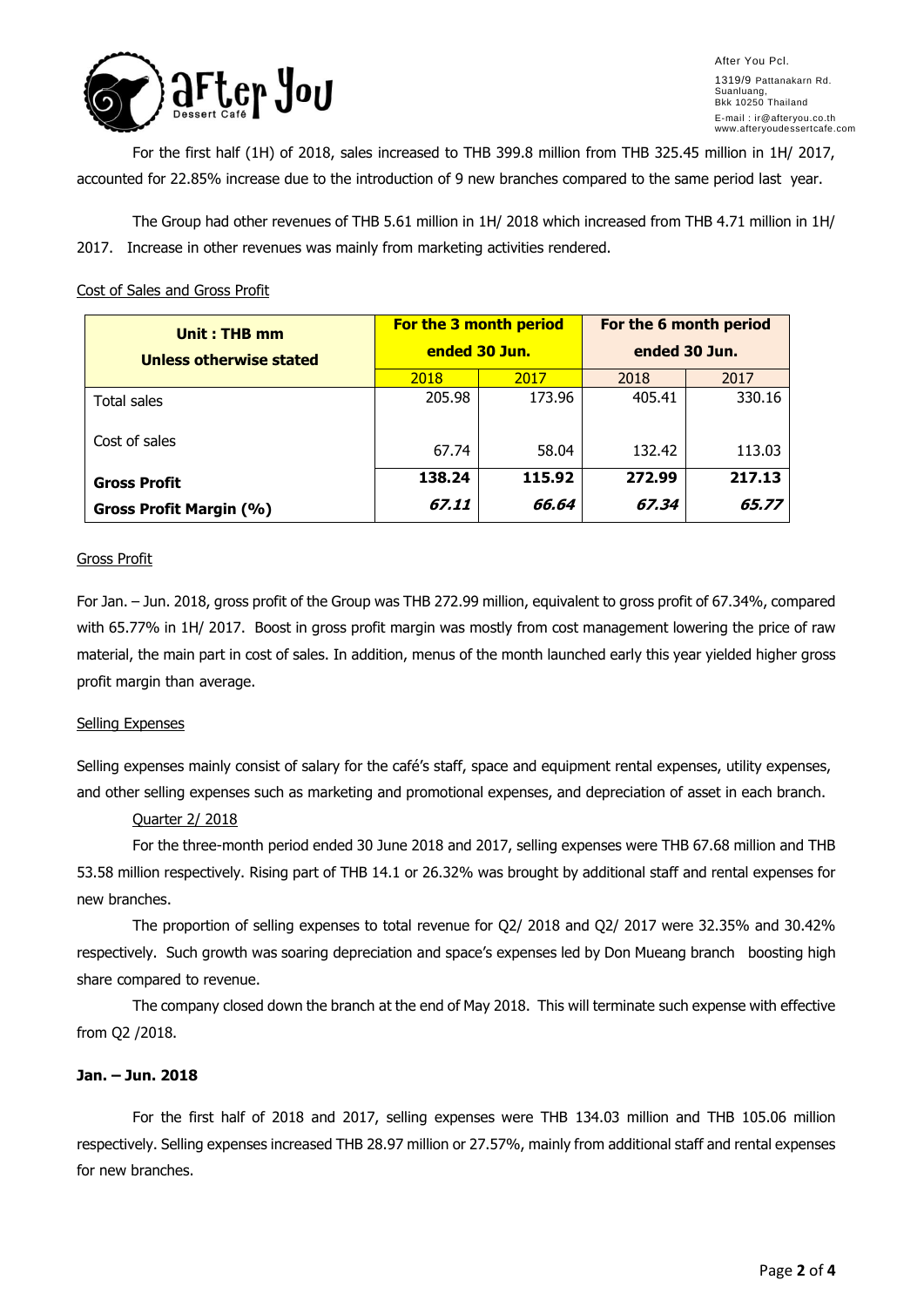

After You Pcl. 1319/9 Pattanakarn Rd. Suanluang, Bkk 10250 Thailand E-mail : ir@afteryou.co.th www.afteryoudessertcafe.com

The proportion of selling expense to sales were 32.63% and 31.46% in 1H/2018 and 1H/2017 respectively. Higher proportion was brought by soaring assets' depreciation, space expenses at Don Mueang Branch incurring high cost compared to revenues.

The company closed down the branch at the end of May. This will put an end to such high selling expense.

## Administrative Expenses (Admin.)

Apr – Jun. 2018

The Administrative Expenses in Q2/ 2018 was THB 38.6 million and THB 26.02 million in Q2/ 2017. The THB 12.58 million or 48.35% increase was mainly from new expenses from new head quarter, more staff hiring in headquarter to serve expansion and new business plan and asset write-off,

The percentage of Admin. / sales from 15% in Q2/ 2017 to 19% was mainly brought by Don Muang branch closing incurring THB 4.24 million asset write-off. The company closed down this branch in May 2018.

### Jan - Jun 2018

The Admin. in 1H/ 2018 was THB 71.58 million and THB 50.68 million in 1H/ 2017. The THB 20.39 million shift was mainly due to new expenses from new head quarter, more staff hiring in headquarter to serve expansion and new business plan and asset write-off.

The percentage of Admin. / sales from 15% in Q2/ 2017 to 18% was mainly brought by Don Muang branch closing incurring THB 4.24 million asset write-off.

## Financial Cost

## Jan. – Jun. 2018

Financial costs for the first half of 2018 and 2017 were THB 0.12 million and THB 0.55 respectively. The reduction was caused by long term bank loan repayment in Jan. 2017.

#### Net Profit and Net Profit Margin

#### Quarter 2/ 2018

Net profit of the Group was THB 28.94 million in quarter 2 /2018, decreased from THB 31.46 million or 8.01%. The Net profit margin of Q2/ 2018 was 13.83% and 17.86% in Q2/ 2017. If no Don Muang Branch closure with assets write-off , the net profit margin would be 15.86%.

## **Jan – Jun 2018**

Net profit of the Group was THB 60.11 million in 1H/ 2018, up from THB 53.2 million. The Net profit margin of 1H/ 2018 was 14.63% and 15.93% in 1H/ 2017. If no Don Muang Branch assets write -off , the net profit margin would be 15.67%.

## **Analysis of Financial Position**

Assets